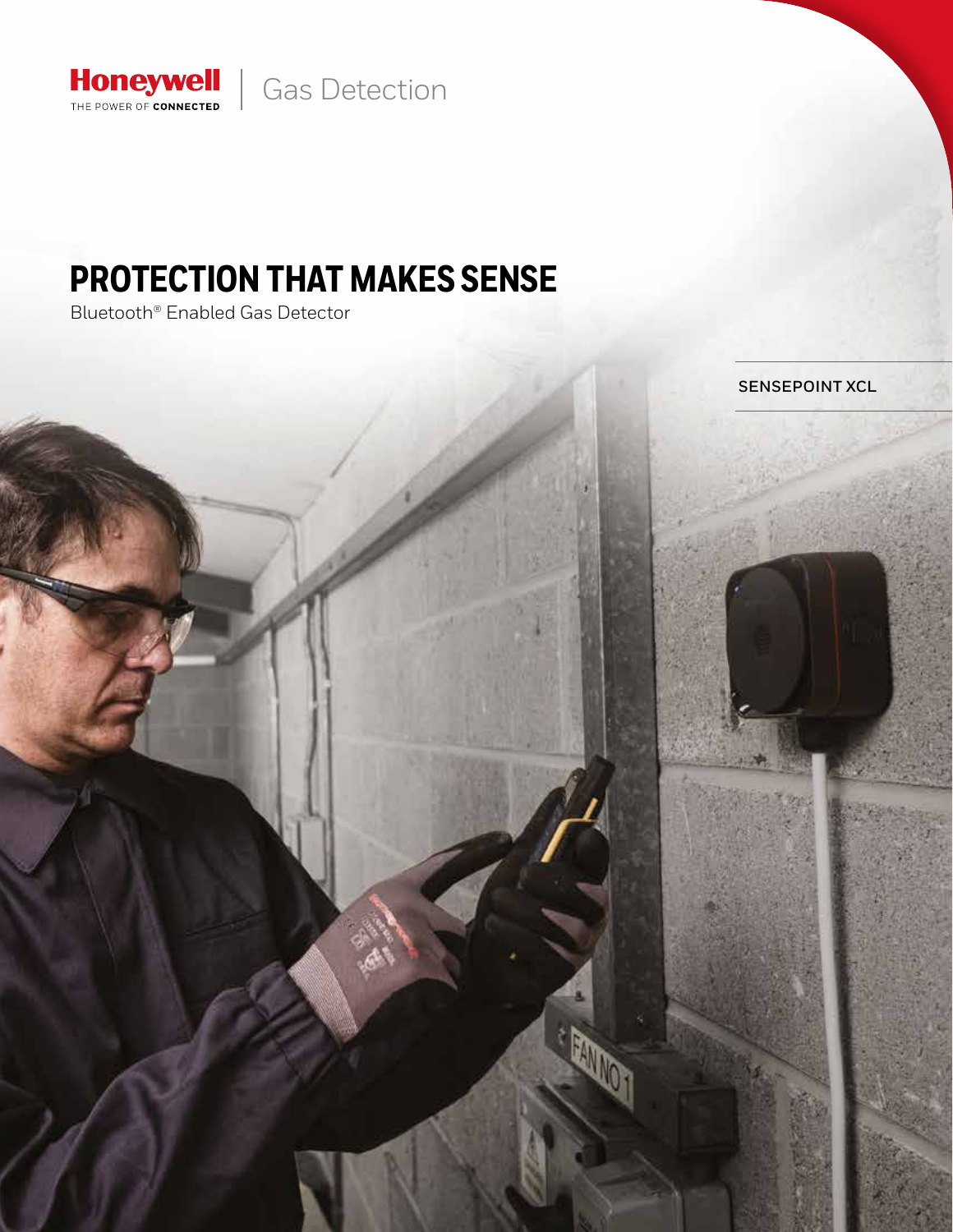# **Expected Safety. Unexpected Simplicity.**

Sensepoint XCL is a wall-mounted gas detector that delivers the safety and compliance that you expect, and the affordability and ease of use that you don't. So you can confidently meet your requirements and quickly move on to other priorities.



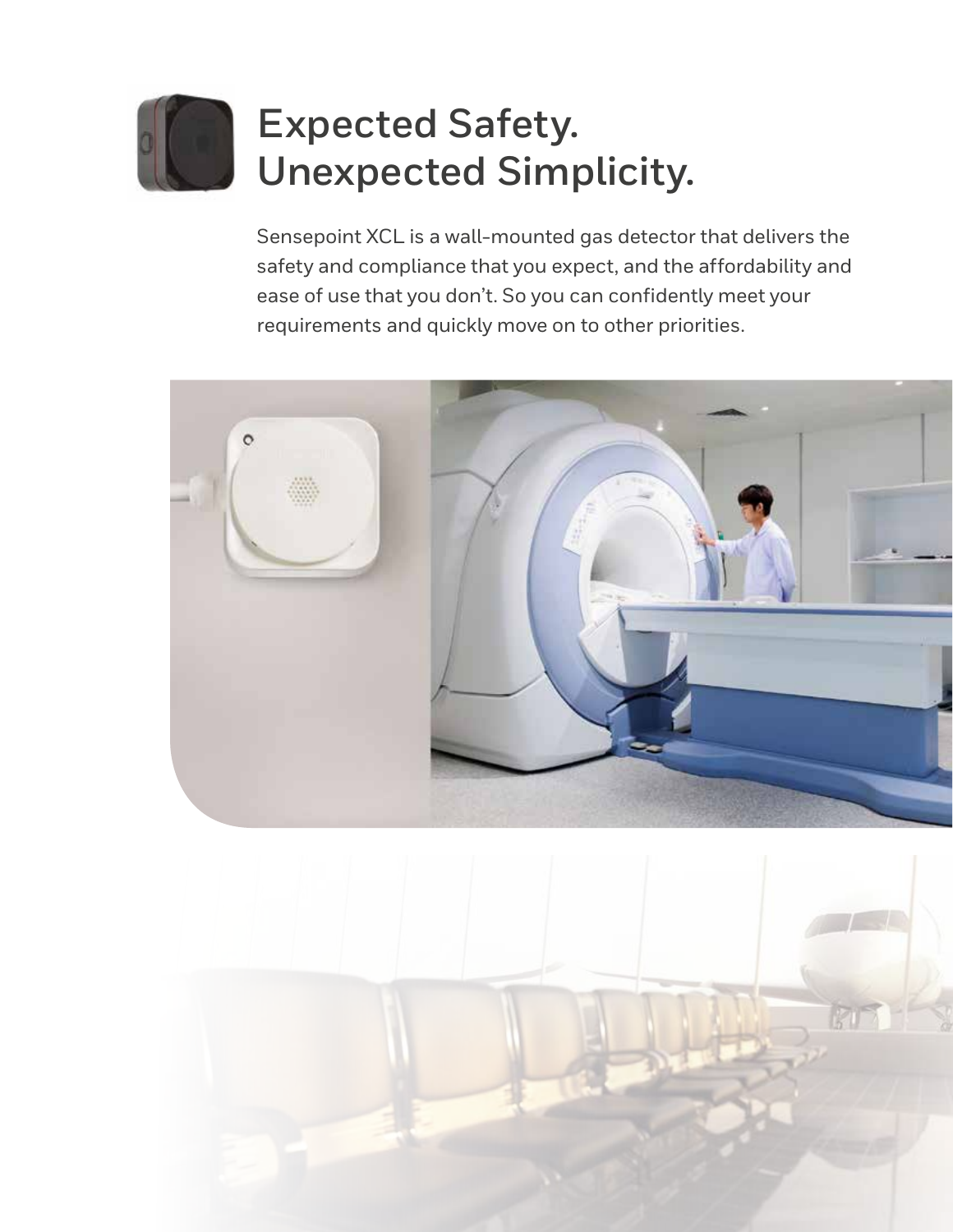

Especially designed for commercial and light industrial applications, Sensepoint XCL delivers just the right amount of functionality to protect your life and your premises while ensuring compliance with safety regulations.

Inside its sturdy casing, Sensepoint XCL has your choice of sensor for the gas you need to detect.

Choose from oxygen, carbon monoxide, methane, propane and others, when ordering. If you need to monitor for more than one gas hazard you can use several Sensepoint XCL detectors in different parts of your operation. Whether you need to protect a garage or a boiler room, a food processing unit or a fuel station, it is safe to rely on Sensepoint XCL to detect dangerous gasses.



### **No Expertise Required**

Easy Set-Up From Your Smartphone

Sensepoint XCL enables you to use everyday technology to set up and maintain your gas detector. You don't need to worry that a technical error could put compliance or safety at risk as the Sensepoint XCL smartphone application guides you every step of the way.

### **Blends Into Your Environment**  Functional and Aesthetical

Sensepoint XCL works in conjunction with a controller to trigger the alarm responses that you choose , or use the optional relays for local, stand-alone control. Moreover, Sensepoint XCL was built with aesthetics in mind, so it blends in visually with your environment, from lobbies to retail operations.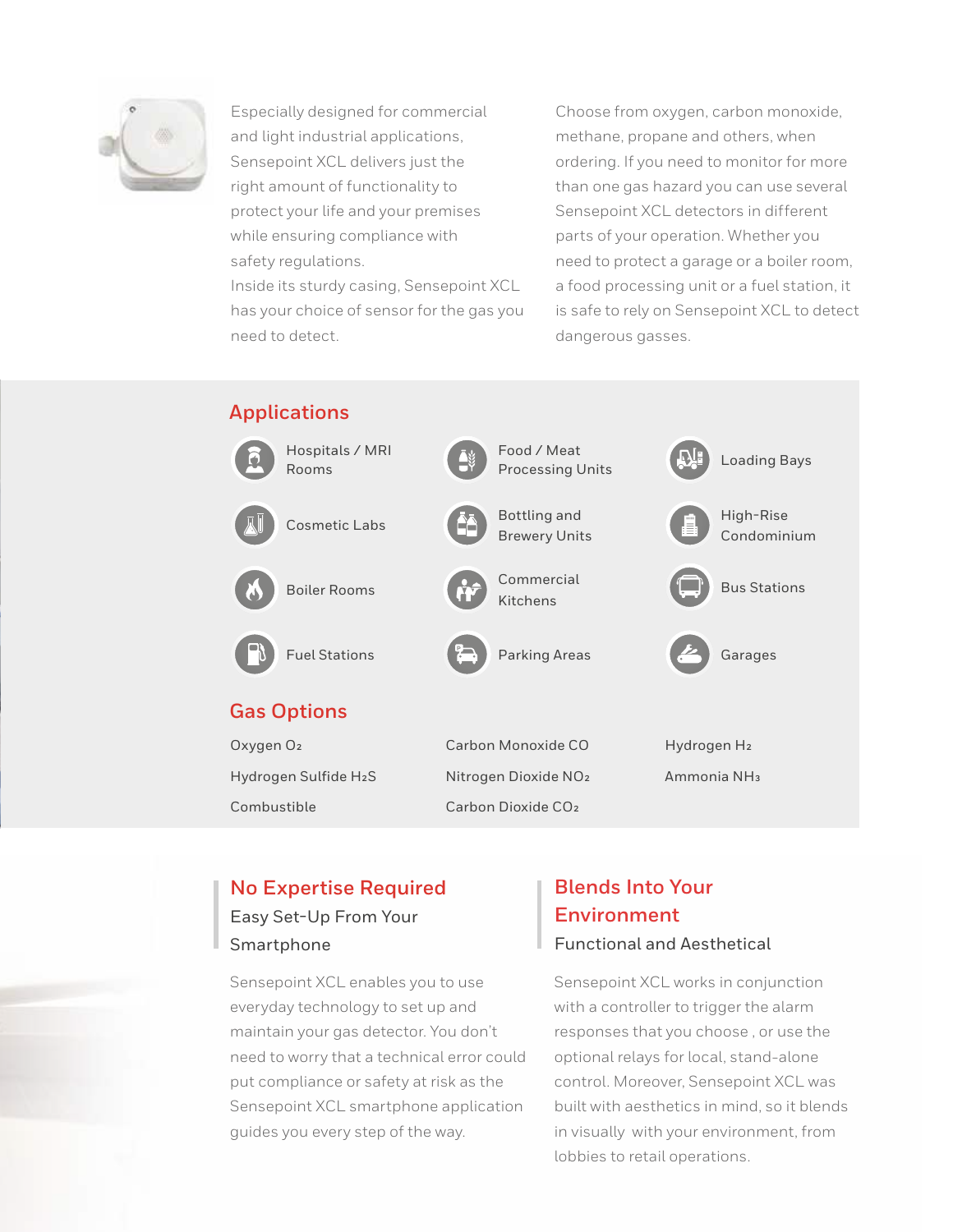

# **Easy to Install. Easy to Use. Easy to Share.**

Easy and intuitive, Sensepoint XCL can be installed in just minutes. Commissioning and maintenance are straightforward, and you can generate and share your reports directly from your smartphone. So you can save time, reduce cost, and maybe even make your job a little more enjoyable.

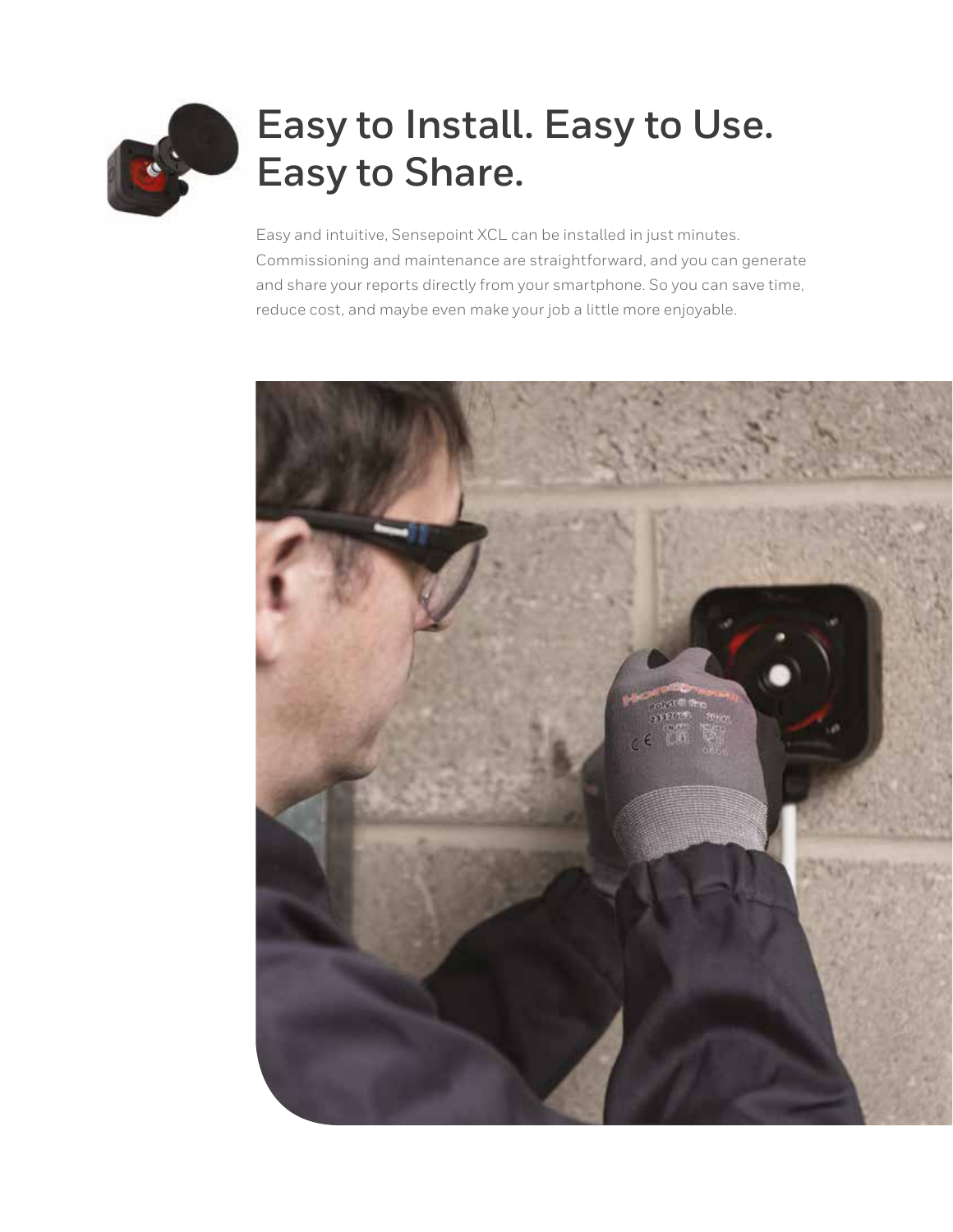# **Focus on Your Business – We'll Do the Rest.**

## **Manage the Gas Detector from the Palm of your Hand**

Thanks to Honeywell's use of Bluetooth technology, you can commission and maintain your Sensepoint XCL with ease. Just download the Honeywell Sensepoint App, register the detector with your smartphone and perform any task wirelessly — from adjusting set points to checking fault codes.



### **Fast Setup and Easy Calibration**

Everything you need is in the box, organized for a quick, convenient startup. Use the simple drilling template and a standard toolkit for installation. Moreover, for calibration all it takes is our calibration app on your smartphone and a cylinder of calibration gas —no need for walkie-talkie communication with the control room. Create a profile for the detector, choose alarm set points, run test procedures, automatically generate a report, share data from your phone with other stakeholders, and store for easy access for auditing purposes.

### **Hassle-Free Maintenance**

Sensepoint XCL smartphone-based experience significantly reduces the time you spend on gas detector maintenance. Need to replace a sensor? Simply remove one screw on the cover plate, and our app guides you on the rest. Getting a fault code? There is no need to find the manual to decipher it. Our application puts diagnostic information at your fingertips.

## **Reports on the Spot**

Do you spend up to a whole day a week manually generating test certificates and distributing reports about gas detectors? Save valuable time with easy reporting on the smartphone app. Whether you need a maintenance report or safety audit for the detector, just select the correct report on the app and store it for easy recall.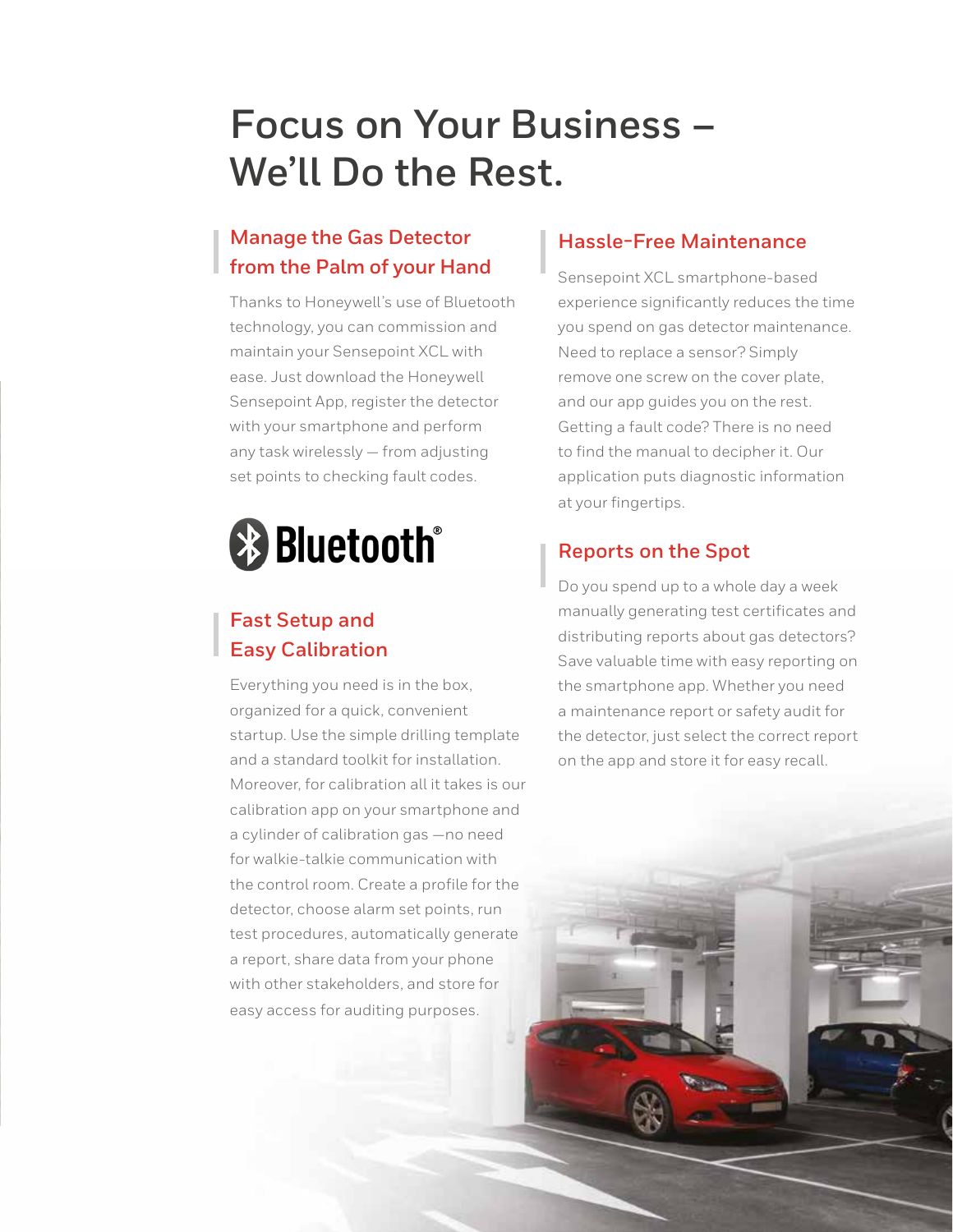# **Gas Detector for a Digital World**

### **Smart Technology**

Our smartphone app delivers the same benefits you expect from any interactive application. We continually work towards adding new application features to further improve your experience. And as with any smartphone apps, we can always make sure that you are automatically kept

up-to-date with the latest improvements and enhancements. We are taking smartphone apps to gas detectors throughout the Honeywell portfolio so you can get more done in less time while improving safety and compliance.

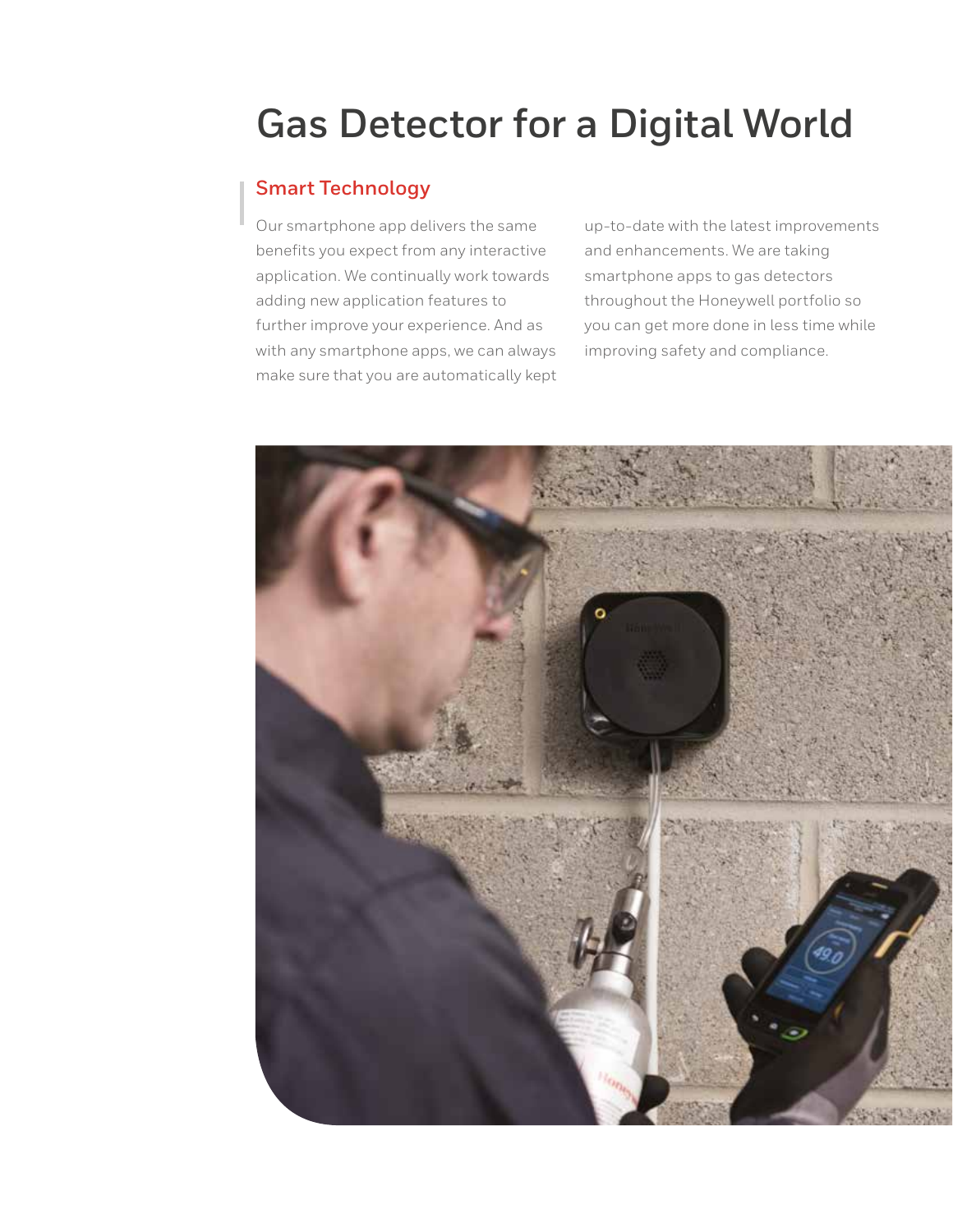# **A Winning Combination**

### **Sensepoint XCL + Touchpoint Plus**



If you need a small system of Sensepoint XCL detectors, choose Touchpoint Plus for easy control.



# **User-Friendly Control**

### **For a user-friendly detector**

Everything about Sensepoint XCL is easy — and that includes control. Sensepoint XCL can be combined with Touchpoint Plus, a configurable, easy-to-use controller for up to sixteen channels of gas detection. With an intuitive touchscreen interface, Touchpoint Plus makes it easy to see the real-time gas readings of all your gas detectors and set up alarm or ventilation programming with ease. Thinking about creating a small system of Sensepoint XCL detectors? Touchpoint Plus is the perfect partner.